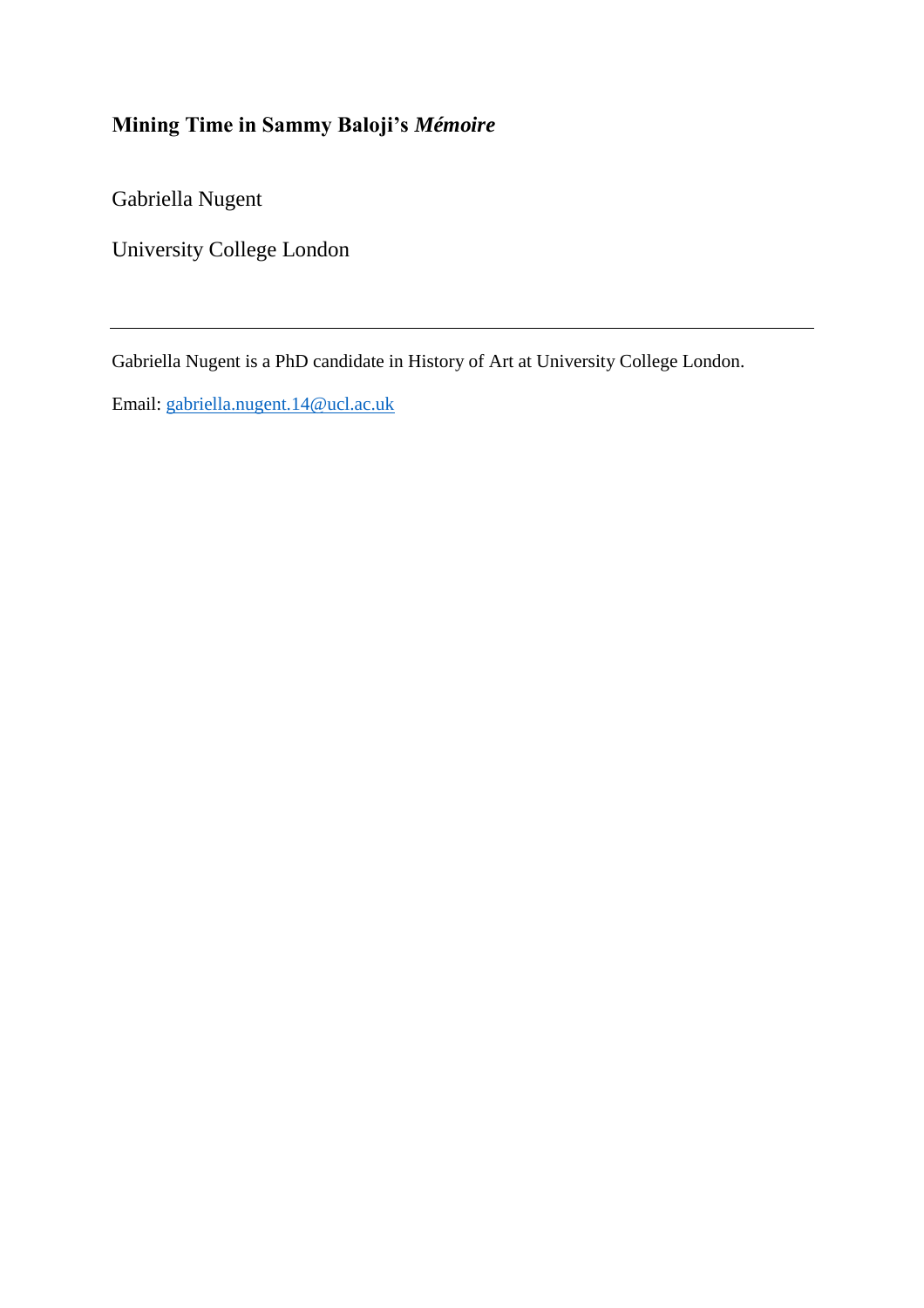*Mémoire*, a series of photomontages constructed in 2006 by the Congolese artist Sammy Baloji, comprises a set of black and white archival photographs embedded onto colored prints of the contemporary landscape of Lubumbashi, a city located in the Katanga province of the Democratic Republic of Congo. This area was known for its colonial corporate copper mines. In the 30 composite images, Congolese men and women and European officials extracted from photographs produced mainly during the 1920s and 30s in the Belgian Congo appear to enter today's dilapidated industrial mining sites in and around the city.

The history of Katanga and the contemporary struggles in the region are central to the work of Sammy Baloji. The Berlin Conference of 1884-85 gave Katanga to the King of Belgium, Leopold II. Beneath its surface, Katanga concealed a geological wealth in copper. In addition to copper, the area contained zinc, cobalt, tin, gold, wolframite, manganese, tantalum, anthracite, coal, and uranium. Union Minière du Haut Katanga, a company established by King Leopold in 1906 and backed by Belgium's largest holding company, Société Générale de Belgique, exploited this wealth.<sup>1</sup> The establishment of Union Minière followed virulent criticism of King Leopold over evidence of atrocities in his Congo Free State.<sup>2</sup> This outcry led the Belgian Parliament to take control of the colony, changing its name to the Belgian Congo. Dependent on taxes produced by commercial enterprises, the state offered Union Minière continued access to Katanga (Fetter 1976; Vellut 1982).<sup>3</sup> In 1910, Union Minière constructed a foundry and started to extract copper in 1911. Nearby, the city of Elisabethville, today Lubumbashi, was established. Union Minière exemplified "industrial paternalism" in its attempt to control every aspect of the workers' existence, from accommodation to schools, clubs, wives, health care, breastfeeding, and so on (Reid 1985; Hunt 1988). Independence slowly led to the end of the company. Under President Mobutu Sese Seko, Union Minière became state-owned in 1966 and had its name changed to Gécamines (Générale des Carrières et des Mines) as per the order of the government's authenticity program. Exhausted by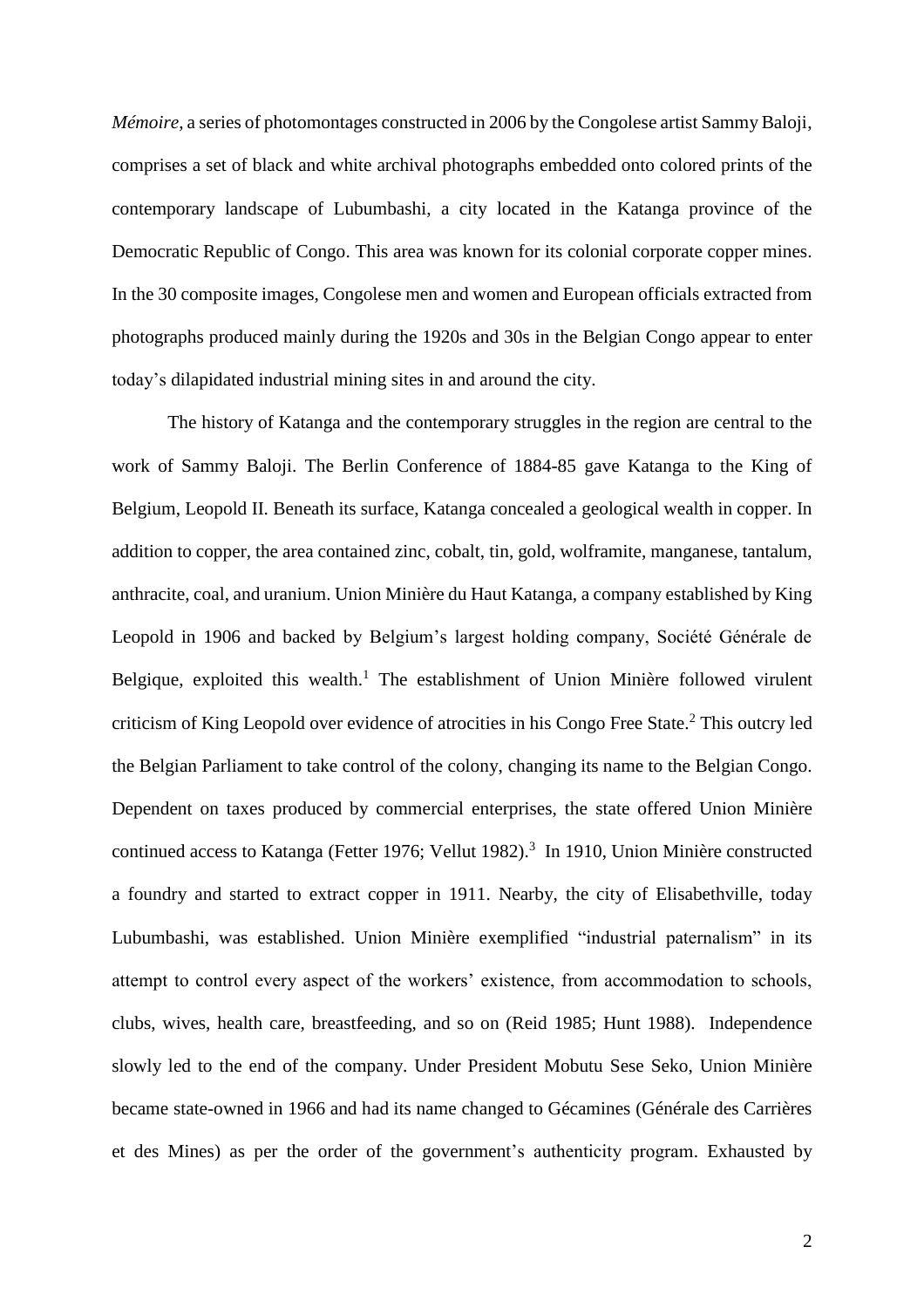Mobutu's extortions, Gécamines started to collapse in the 1980s. The company fell behind in its payment schedules, started laying off its workers and left its sites in disrepair, a course that accelerated in the 1990s. Unemployment currently overwhelms Katanga.<sup>4</sup> Many men are now *creuseurs* or "artisanal miners," engaging in strenuous, dangerous activity lacking appropriate safety equipment. This current state of affairs is a significant break from the colonial past of industrial mining under high finance.

Born in 1978, Baloji grew up in Lubumbashi. He started photographing the city in 2004. Hubert Maheux, a curator at the city's French cultural center, provided Baloji with the equipment to take photographs for an architectural guide to Lubumbashi. *Mémoire* originates from Baloji's experience of photographing the city. A Belgian entrepreneur, George Arthur Forrest, who established the French cultural center, supported Baloji's early career.<sup>5</sup> Forrest is the owner of Groupe Forrest, a conglomerate founded around the mining industry in Katanga in 1922 whose services vary from transport to civil engineering. Forrest was appointed an executive of Gécamines from 1999 to 2001. He took this opportunity to acquire the archive of the former Union Minière.<sup>6</sup> It was subsequently digitized.<sup>7</sup> This archive along with others from government offices and organizations in Lubumbashi provided the black and white photographs which Baloji worked from in the series, digitally extracting figures and transposing them with Photoshop onto digital photographs taken by him of the contemporary sites.

Pertinent to Baloji's work is the influential notion of the "postcolony" as articulated by the Cameroonian philosopher Achille Mbembe in an eponymously titled collection of essays from 2001. For Mbembe, the "postcolony" expresses a given (and shared) trajectory – that of African societies emerging from the experience of colonialism with its concomitant violence (2001). He opened the collection with a scathing critique of the way in which the West characterizes Africa, arguing that the continent is primarily understood through conceptions of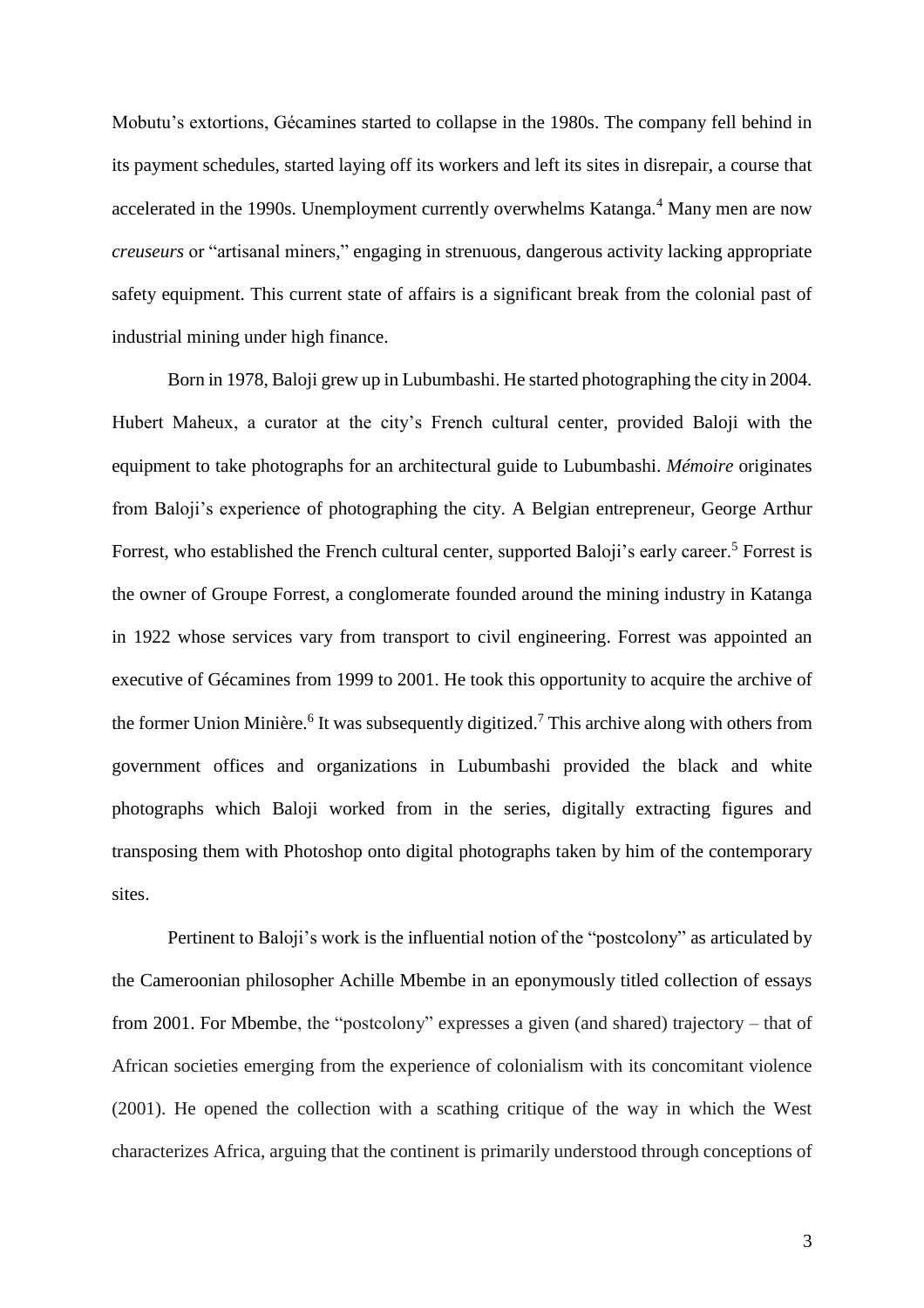'''absence', 'lack' and 'non-being,' of identity and difference, of negativeness – in short, of nothingness" (2001: 4). This article argues that the "postcolony" as a construction is condemned to the very same "narrative of loss" that Mbembe decried (2001: 4). It has, paradoxically, been taken up by postcolonial scholars and conflated with Mbembe's thinking around "necropolitics and necropower" as summarized by him: "the various ways in which, in our contemporary world, weapons are deployed in the interest of maximum destruction of persons and the creation of *death-worlds*, new and unique forms of social existence in which vast populations are subjected to conditions of life conferring upon them the status of *living dead*" (2006:39-40). The "postcolony" has come to stand in recent theoretical literature for various states of absence, violence, and death. Baloji's work has previously been understood through such terms. Bogumil Jewsiewicki, for example, asserted that *Mémoire* expressed the feelings of loss experienced by Congolese youth due to the closure of the once prosperous mining sites (2010). It has become a "desolate wasteland" and Baloji, a "photographer of absence" (Jewsiewicki 2010: 8, 34). The sites' state of abandonment and disrepair was foregrounded by Tate Modern's wall text that accompanied the display of *Mémoire* in 2011 (Tate). Similarly, Elsie McCabe Thompson, the former President of the now closed Museum for African Art in New York, described Baloji's series as a once occupied environment, now characterized by an "absence of humanity" (McCabe in Jewsiewicki 2010: 7).

However, the aesthetics and politics of ruins and ruination are anything but static (Stoler 2013). The discourse of decline that circumscribes *Mémoire* tells only part of the story. Indeed, this approach is at odds with the complexity and nuances often explored in scholarship on Congo (Fabian 1971 and 1998; Hunt 1988 and 2016; Vellut 1983a; De Boeck and Baloji 2016). Dystopia, as discussed by Jennifer Robinson, is a profoundly disabling trope, one that overlooks a variety of experiences and moods in search of evidence to support an overarching and one-dimensional dystopic narrative (2010). This search for dystopia has circumscribed the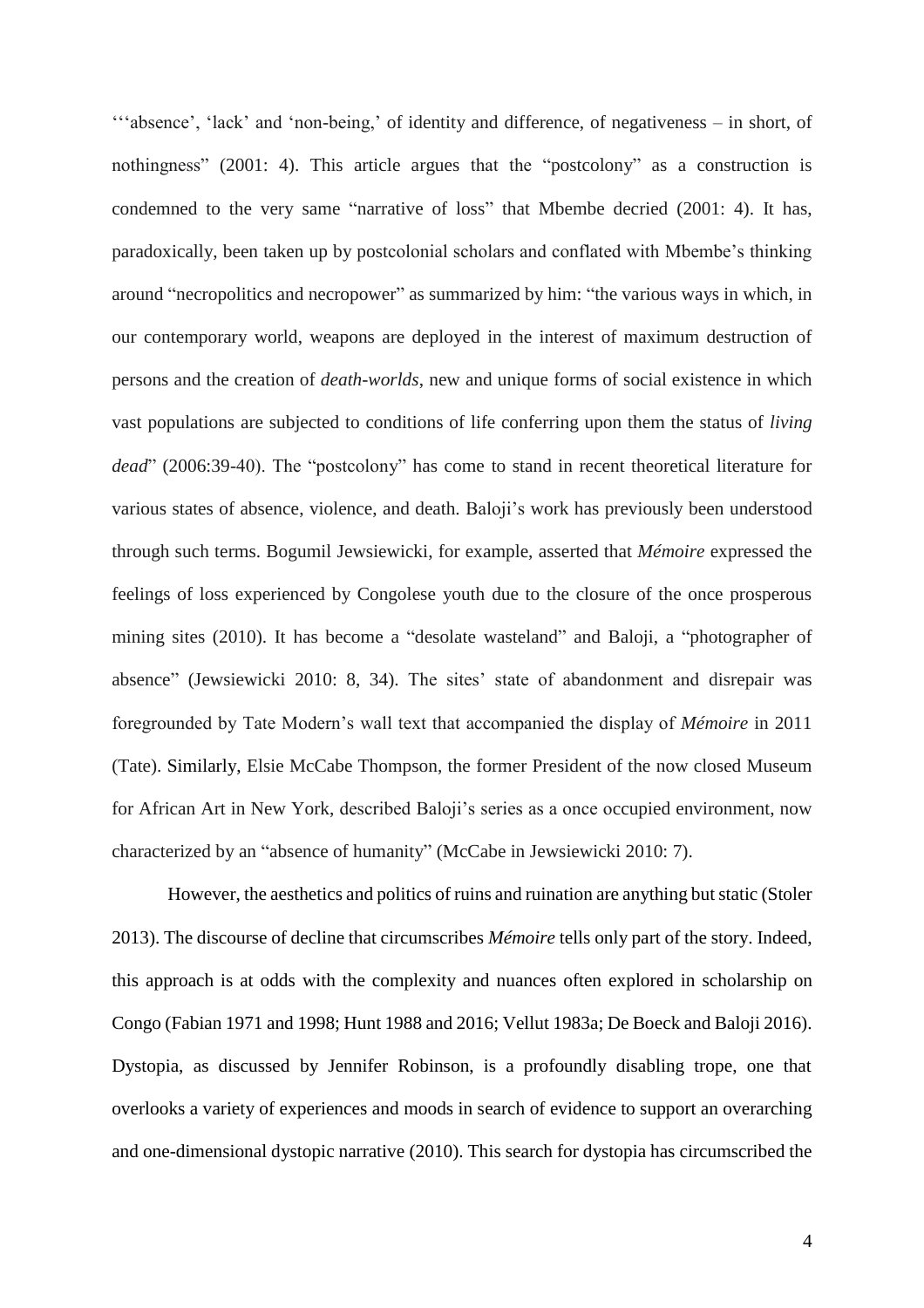vision of several scholars writing on Baloji's *Mémoire*. For, though the sites seen in the series are described by critics as abandoned or empty, on close inspection it appears that they are actually occupied by some contemporary figures. Men of varying ages, alone and in groups, congregate on the site captured in *Untitled 17* (fig. 1). Dressed in casual clothes, they dig, stand by, crouch over and walk across the site. These appearances continue throughout the series asserting the environment as an occupied or populated one. Given that people continue to live in such environments, it is vital that we think more carefully about their existence and the terms of their visibility.

### **Thinking through time**

Two color photographs of contemporary Lubumbashi are adjoined to compose the background or site in *Untitled 3* onto which a group of men extracted from a black and white photograph are transposed (fig. 2). Naked with arms by their sides and buttocks exposed, the group is lined up for a physical examination on their arrival to Union Minière.<sup>8</sup> Death and suffering had defined the camps where the workers lived in the early years of the company. Union Miniére was described by Jules Marchal as a "Man-Eating Corporation" (2003: 78). However, in the 1920s, the company attempted to stabilize its workforce. Union Minière started to offer longer contracts with the temptations of advance bridewealth payments, accommodation, schools, and care (Perrings 1979; Hunt 1988; Higginson 1989). Many Africans sought employment with the company (Fetter 1976; Vellut 1983b). Through the archival photographs and their juxtaposition with the dilapidated landscape, Baloji emphasizes a specific experience, the economic advantages Union Miniére workers enjoyed that were taken away after the end of colonialism. These advantages are occluded in several accounts on Union Miniére (Perrings 1979; Higginson 1989). John Higginson even suggested that the concerns of the workers were in continuous opposition to the company, clearly challenged by Baloji (1989). Higginson's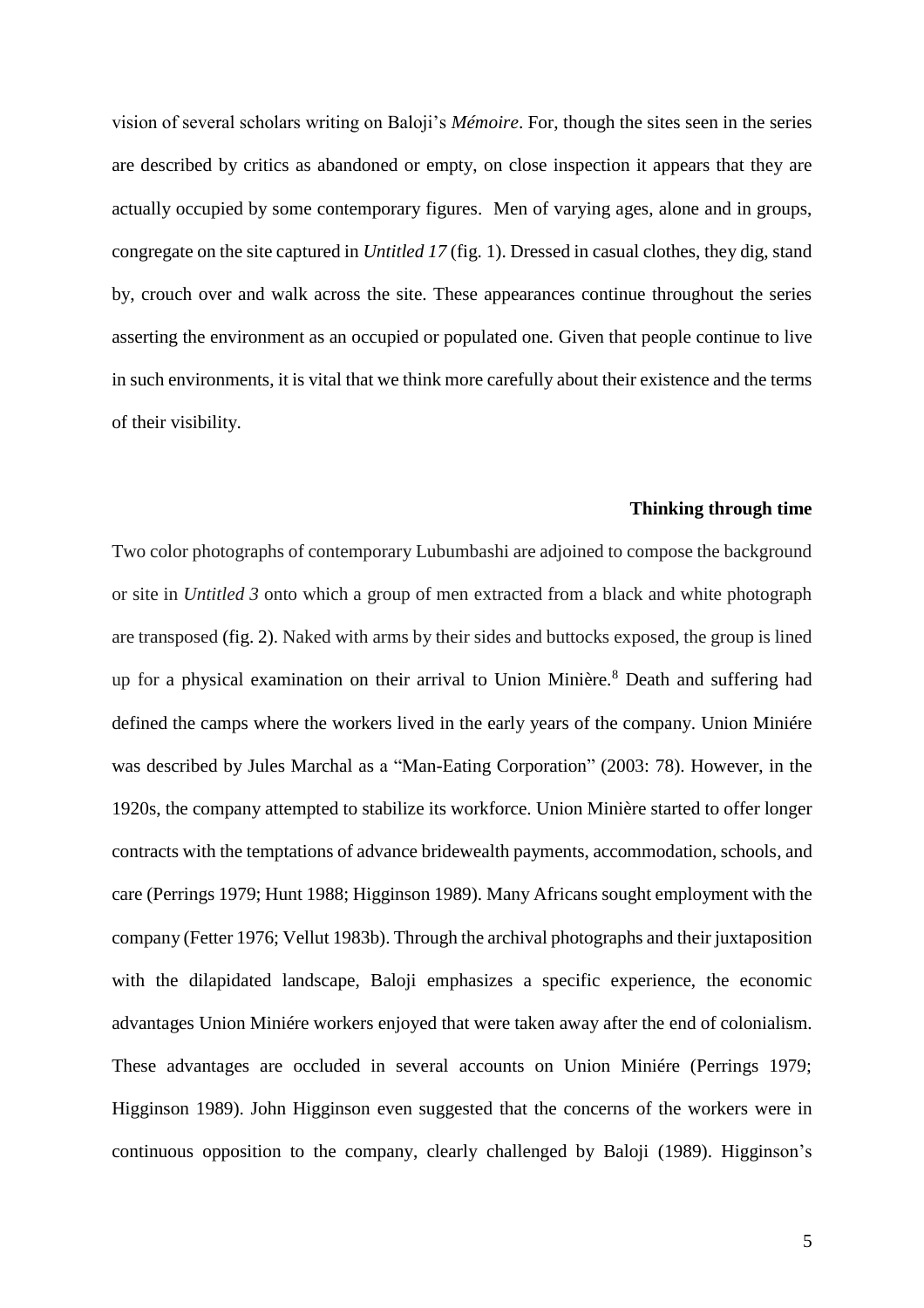assertion seems to constitute a larger trend in scholarship that overlooks the experience of Union Minière workers; the administration of the company is often more of a concern (Fetter 1976; Perrings 1979). <sup>9</sup> Returning to the series, the examinations cited by the archival photographs in *Mémoire* were a component of Union Minière's strategy of stabilization as the company ascertained who was fit for work. Hygiene was considered crucial to a stable workforce.<sup>10</sup> As Jean-Luc Vellut wrote, "The individual had become a unit of production, a tool" (1983b: 154).

The archival photographs employed by Baloji are embedded in the entwined traditions of photography and anthropology and the specific context in which they collide and coincide, that of Europe's colonial and industrial expansion and the concomitant encounter with otherness and labor. Photography's purported veracity was deployed during the late nineteenth century by a variety of scientific endeavors seeking claims of objectivity. However, the photographs themselves challenge such claims as they evince ways of seeing, constructing and experiencing the world according to time-bound conventions and systems of thought exterior to the photographs (Garb 2011). The archival photographs transposed to *Mémoire* are embedded in nineteenth-century thought, specifically conceptions of the black body as a legible or classifiable object of study and a site of curiosity (Green 1984). Arrayed frontally and horizontally for the camera, they parade their posed subjects as specimens or exemplars for scrutiny. But the convergence of photography and anthropology was afflicted by a sense of anxiety over what Deborah Poole called the "excessive detail" and "temporal contingencies" of photographs (2005: 164). Standardized arrangements of photographic subjects, she argued, were circulated from the 1880s onwards in order to counter such excess and to subsume individuality to the type (2005). The men in the photographs used by Baloji exemplify this standardized system. Naked, formulaic and repetitive, the anonymous black male body appears captured and controlled by the camera.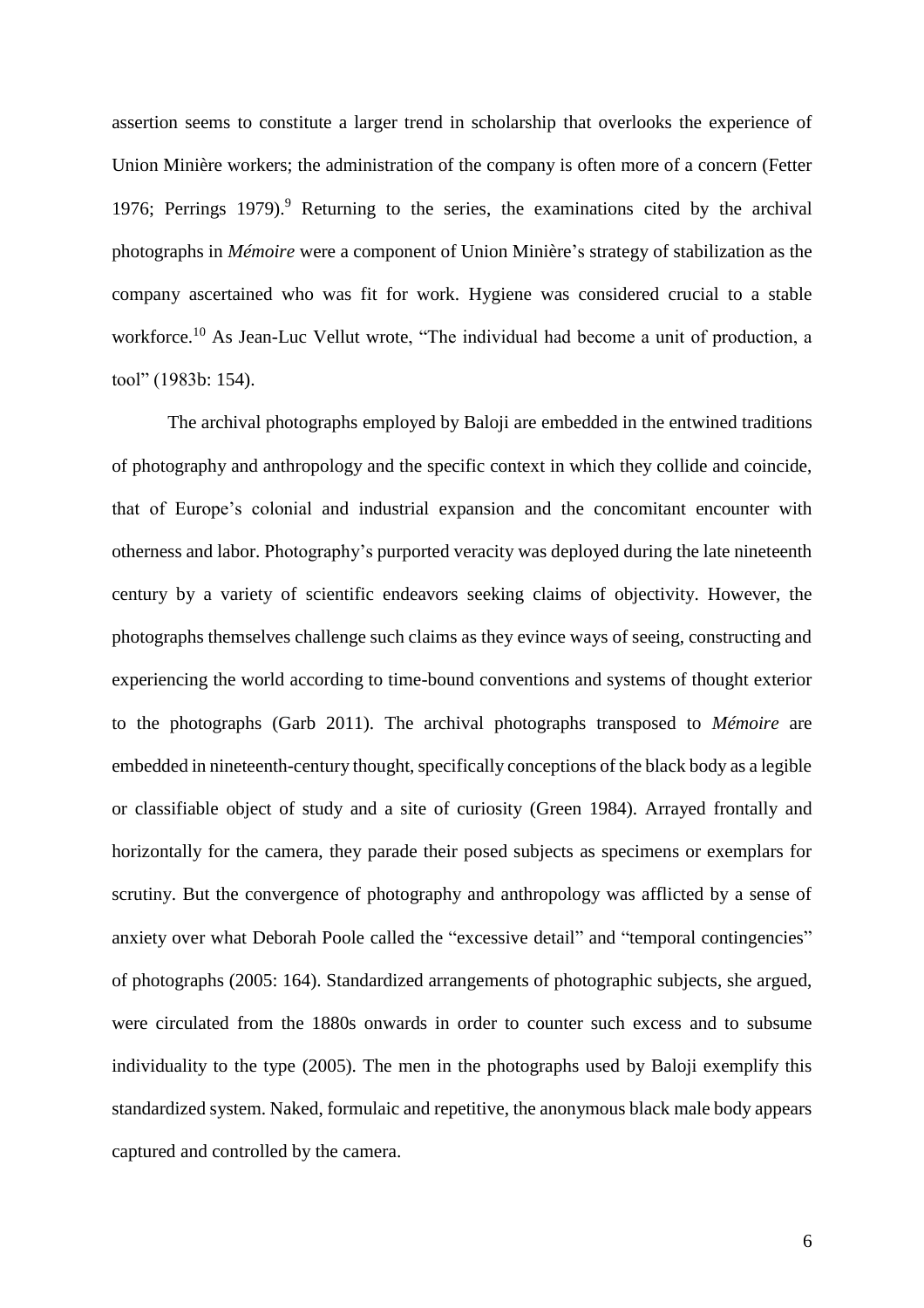However, the photographs themselves simultaneously convey an excess of visual detail to that which the mining photographer had set out to capture. Turning to *Untitled* 3, one of the men in the group covers their sex, conveying a sense of vulnerability or anxiety inadvertently captured by the camera. In *Untitled 1* (fig. 3), the group of men standing for the photograph gaze outwards, towards the camera and subsequently the viewer. Their gazes constitute a subversive site of encounter to the autonomy of the photograph, as the men appear to acknowledge the existence of the photographer and the camera (Lutz and Collins 1991). Time is occasioned through the apparatus of the camera as it is embedded in the advancements of technology. Similarly, the photograph's color, or lack thereof, conveys associations of time. Monochrome is now associated with a kind of technological obsolescence and a sense of veracity, operating as a site of opposition to the color overload of contemporary culture. Furthermore, the clarity and sharpness of the sites contrasts with the colonial photographs that appear softened, worn and sometimes even smudged. This collision enacts a temporal technological clash between a landscape preserved digitally and a scanned object of knowledge once circulated and exchanged as an analogue photographic print.

The anthropological genre that constructs the archival photographs is concerned with types, groups, and collective characteristics. The original archival photograph from *Untitled 10* (fig. 4) appeared in a Union Miniére report entitled "Direction Generale: Rapport Trimestriel (Troisième Trimestre 1925)" that was promoted to Brussels.<sup>11</sup> The text accounts for the activity of the company in July, August, and September of 1925, charting its overall administration, specific projects, surveys of the sites, and their associations with other organizations in Lubumbashi. There are eight photographs that appear two-a-side at the end of the report, varying from shots of the workers to the company's sites, specific equipment, and the officers' library. The photograph from *Untitled 10* is second in the "photographies" section (fig. 5). Labelled with the glued text from a typewriter, it is entitled "Types d'indigènes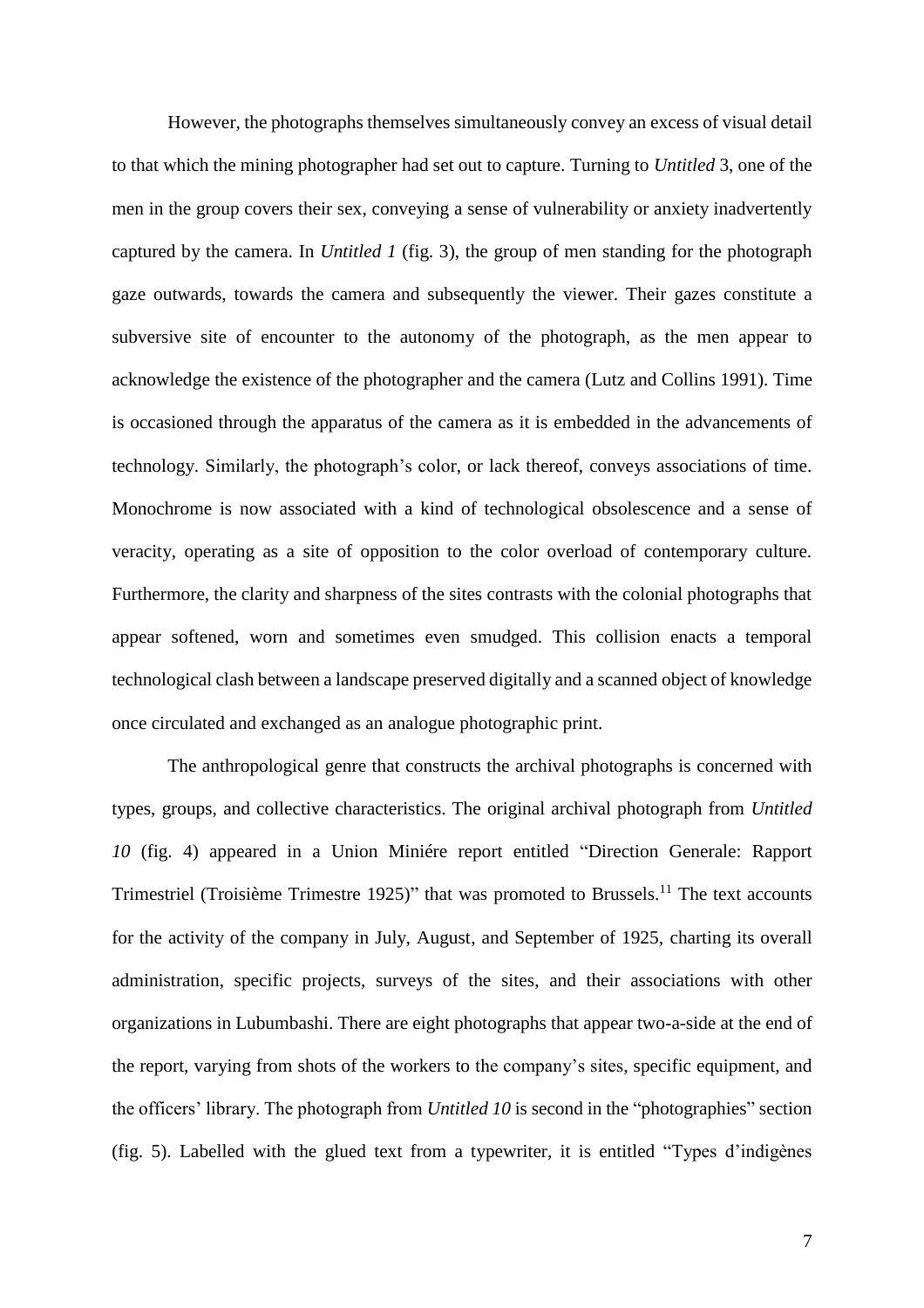Balovale" and taken in one of the camps, showing thatched structures, a tree from afar and couple of figures in the background. Underneath the photograph are the cursive words "Recrutements R. Miliamo" scribbled in red. There is a section of the report entitled "Recrutement dans les Territoires Occupés" to which the photographs presumably correspond. The text chronicles a successful expedition where Union Minière was able to enlist 211 workers. The writing goes on to typify the physical characteristics and comportment of the men: "type bon, sauf quelques indigènes du Ruanda d'un type mince, faible et élancé." In this context, the cloths that the men grasp onto are perhaps clothes they were given for work on their arrival to the site. The photograph above the one transposed to *Untitled 10* captures a similar group of six men entitled "Types d'indigènes des terriotoires occupés" (fig. 6). There are two cooking containers on the ground, as if constructing a scene to convey the group's typical sustenance.

In *Specters of the Atlantic*, Ian Baucom charted the use of the type as one of the central acts of violence in an Atlantic system of speculative capital that was exemplified in the *Zong*  atrocity, when in 1781, the crew of this slave ship threw 133 captives overboard in order for Captain Luke Collingwood to claim their insured value. Drawing on Walter Benjamin's conception of allegory, Baucom explained the way in which the slave was abstracted to a commodity. "Allegory," wrote Baucom, "enacts the central logic of commodification by conferring on its subject matter an abstract signification analogous to the economic value that capital processes of exchange confer upon the commodity" (2005: 9). From the commodity, the slave is abstracted *again* to a type of interest bearing money (2005). By throwing the slaves overboard, Captain Collingwood was hastening their transformation into money, a value that had been determined through the typicalizing mind of insurance (2005). Insurance is an enterprise through which the typical triumphs over the specific. The type is therefore, according to Baucom, "a refusal of the absolute, singular, individual, isolated lives of persons, events or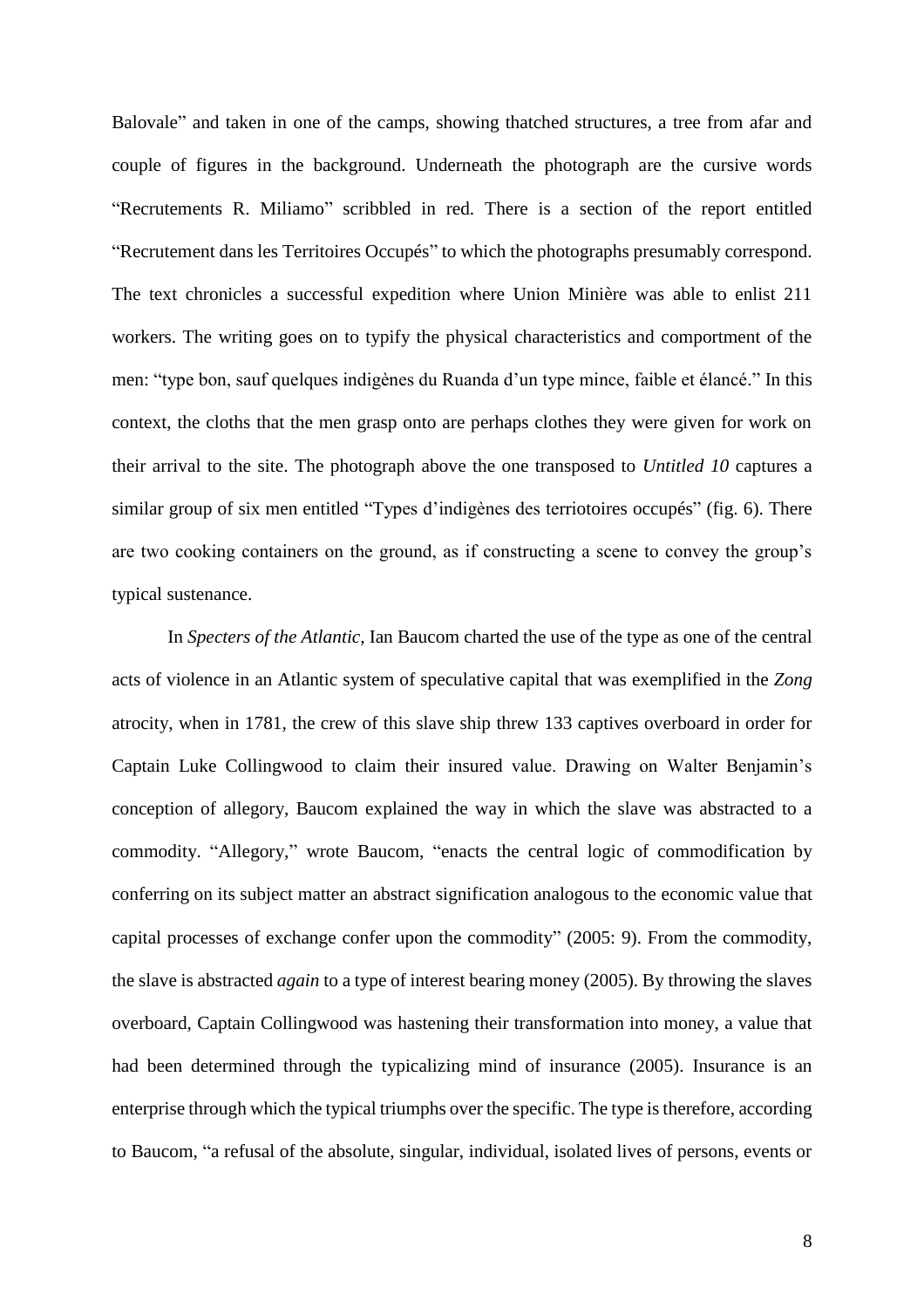things" (2005: 105). Indeed, the logic of the typical seems to occur again through the traces of text written on the surface of the archival photographs. However, through Baloji's extractions, the once legible text is obfuscated. Letters appear on the group in *Untitled 3*. Naked group shots similar to *Untitled* 3 are the only ones with writing on their surfaces. It is as if somebody had attempted to classify, categorize, or study the Congolese men after the photographs were taken in order to judge who was in good enough shape to work (Vellut 1983b). Doctors on the sites were asked to develop a sharp eye in order to reject medically unsuitable recruits (Vellut 1983b). They were looking for a certain type. The text, rendered illegible by Baloji, adds yet another layer to the series as the writing by the Union Minière official calls our attention to the surface of the original archival photographs.

Furthermore, the Congolese men montaged onto *Untitled 3* were once ordered to shed their clothing for the camera, involving an act which was likely profoundly shame-producing at the time.<sup>12</sup> For Congolese men and women, nakedness often conveys an experience of disempowerment (Jewsiewicki 2014). <sup>13</sup> Under colonialism, African men were usually regarded as children who existed outside of time (Fabian 1983). Prior to the improvement of conditions at Union Minière and the days of the *évolué* (Fetter 1976), they were treated as what Didier Gondola calls "beasts of burden" in the expanding colonial economy (2016: 41). Masculinity was eventually constructed for the Congolese according to a sliding scale devised by the Belgian colonial government where savagery and civilization, tradition and modernity, "tribal" customs and European lifestyle constituted repulsive poles (Gondola 2016). Unsuccessfully, they attempted to enforce this totality onto the Congolese. However, through such violence as well as that of the effects of subsuming people to typologies, the extracted figures from the archival photographs – situated as they are in a contemporary landscape as if plucked from history - came to occupy time in an extraordinary way. Black men and women had to confront what Toni Morrison termed "'post-modern' problems," as in the alienating effects of capital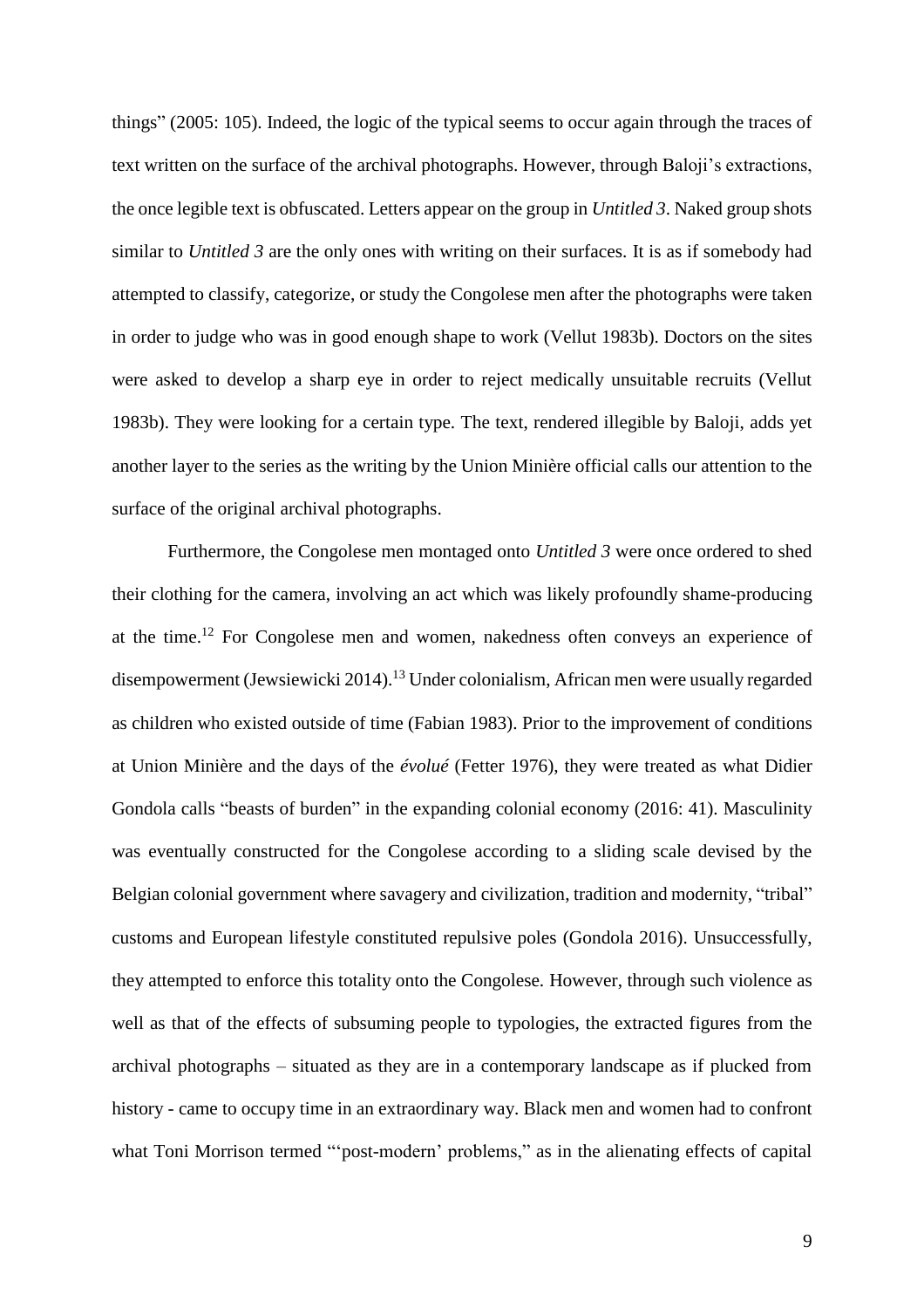and the shattering of the subject, already in the nineteenth century and earlier through the contexts of slavery and colonialism (Morrison in Gilroy 1993: 179). Drawing from Morrison, we may deduce that the group in *Untitled 3* encountered the concerns that we associate with post-modernism already in the nineteenth century.

If time occurs in an exceptional way in the archival photographs, it also seems to travel. No photograph stands alone. Images exist simultaneously and offer a way to think through other photographs; to compare and contrast. The photographs in *Mémoire* accordingly speak to a wider archive of encounters with an oppressive state and its surveillance of work. They are charged with a kind of semantic contamination through the visual economy of photography. There is something about *Mémoire* that specifically contracts such entanglement. The photographs avoid any signifiers that give away a specific country. Unbound by title, they travel with ease through space and time. From *Untitled 3*, we are reminded of a comparable scene captured by Ernest Cole in apartheid South Africa of a group of miners subjected to a medical examination, arms extended and buttocks exposed (Cole 1967). The work similarly evokes photographs of aboriginal slaves taken towards the end of the 1800s in Australia; the shakedowns of convicts in the Texas Department of Corrections as seen in Danny Lyon's series from the 1960s (Lyon 1971); and the orders of colonial studio photography enforced across Africa (Garb 2014). In a single photograph are the traces of various others that preceded and succeeded it. They are connected through strains of colonial governance, enforced work, subjection, capitalism, and the Atlantic economy. *Untitled 3* accordingly extends from the early 1900s to a series of other times that share the same conditions and are themselves available to viewers through the photograph.

The obvious conjunction of temporality in the series is the convergence of the colonial photographs with Baloji's photographs of the contemporary sites. However, even the contemporary is more fragmented and splintered than conventional knowledge would assume.

10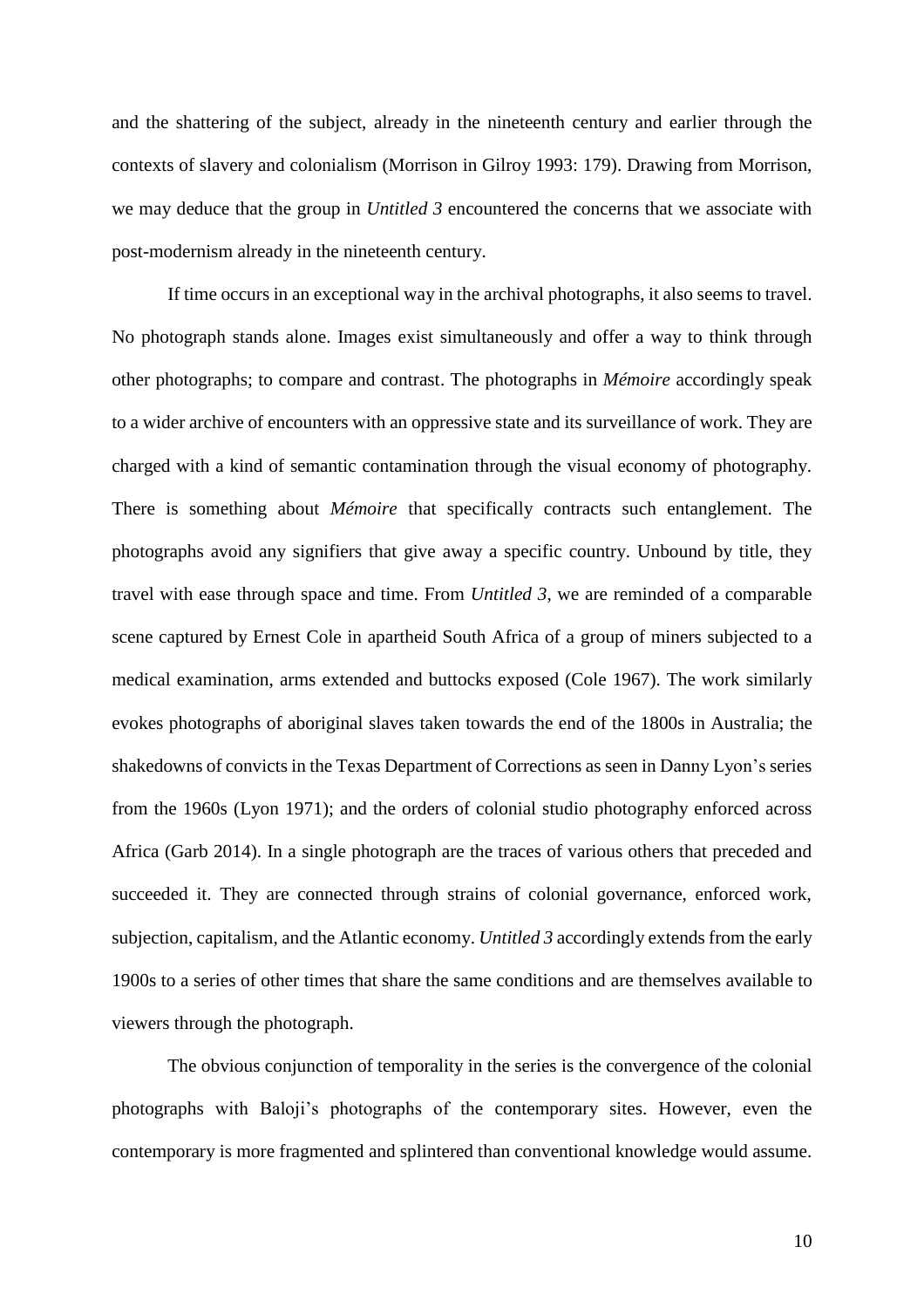Turning again to *Untitled 3*, we notice that the background is comprised of two prints that construct the site from varying degrees of closeness. In the photograph on the left, the space is shown from a wider angle. We see the entirety of the constructed and cleared ground, as if it was taken from an elevation. Mountains wrap around the expansive scene. In comparison, the adjacent photograph appears condensed. Trees crowd in on the space. Furthermore, the tarnished scraps of a railway transport system emerge. Up close, the once circular and working wheels are skewed and contorted and the train's color, corroded. Together, the two photographs construct the site, signifying the time of contemporary Lubumbashi onto which the colonial figures are transposed. Consequently, *Mémoire* shatters any sense of temporal coherence and wholeness, as the so-called "present-day" emerges as a time occupied and shared by several times.

*Mémoire* appears to convey the postcolonial experience of multiple temporalities, all of which occur concurrently alongside each other.<sup>14</sup> Shaped by the complex experiences of Lubumbashi and Congo in general, time occurs through the orders of the body, the contexts and collisions of colonialism and the concerns and conventions of anthropology and photography. Time is seized and grasped in color and contemporary digitized culture, alongside the conflicting temporal connotations of analogue black and white. Time in *Mémoire* is entangled. The series captures the complexity of time in Lubumbashi.

### **Time and colonialism**

The Belgian author David Van Reybrouck opened *Congo: The Epic History of a People* with an account of a 2008 visit to Étienne Nkasi, a Congolese man in Kinshasa. "Je suis né en millehuit cent quatre-vingt-deux," stated Nkasi (2014: 7). In disbelief, Van Reybrouck wrote: "Eighteen eighty-two? Dates are a relative thing in Congo. I have had informants tell me, when I asked how long ago something had happened: 'A long time ago, yes, a long, long time ago,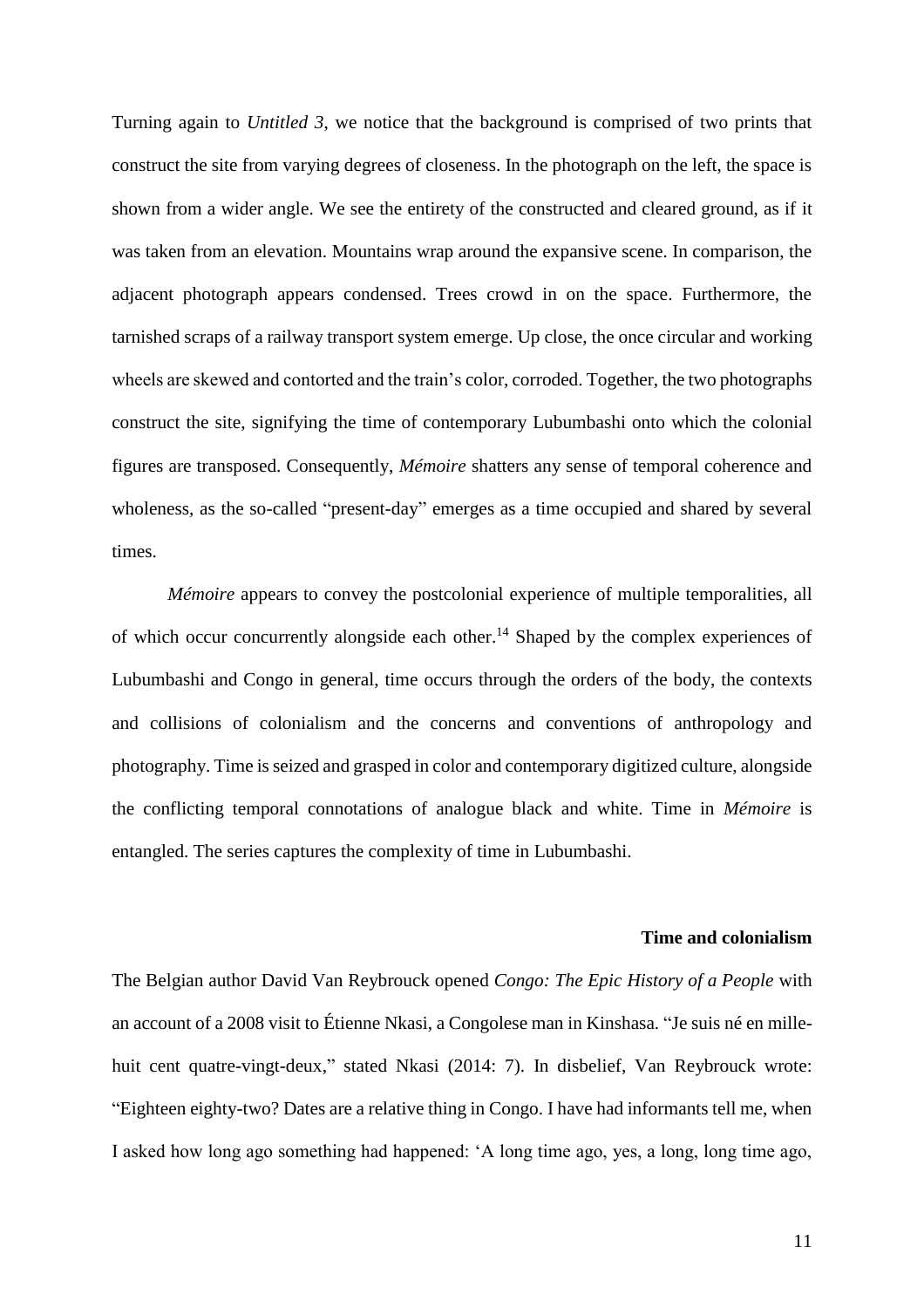at least six years, or no, wait, let's say: eighteen months ago'" (2014: 7). He observed: "My desire to provide a Congolese perspective would never be met with complete success: I myself am much too fond of dates" (2014: 7). In Van's Reybrouck's account, a clash occurs between a standardized European clock and a local Congolese sense of time. There is a Belgian, "much too fond of dates," and a descriptor, "a long, long time ago," seemingly in conflict with Nkasi's own time world. This confrontation in varying conceptions of time is embedded on the sites where *Mémoire* is set and suggested through the era of colonialism that the series invokes. For the colonial government had attempted to conscript the Congolese to Western structures, one of which was time (Mudimbe 1988; Mbembe 2005). The seven-day structure of the Christian week was enforced early on in the Kingdom of Kongo by the Portuguese (Balandier 1968). Nervousness, as articulated by Nancy Rose Hunt on the two Congo states, could create an experience of extreme surveillance in terms of time; even colonial administrators were asked about "where they slept, for how long, how they used funds, and speed in inspections" (2016: 102). Mines specifically were a site where autochthonous time was challenged and attacked, as employers like Union Minière were central to the spread of a standardized European clock (Ogle 2015). This enforcement of "clock time" through the structures of labor has been explored by E.P. Thompson (1968), Jean Comaroff and John Comaroff (1991) and Frederick Cooper (1992) in various geographical contexts. Money and time were explicitly equated (Thompson 1968; Comaroff and Comaroff 1991). The colonial government established the "time theory of value" in Congo whereby work was assessed in terms of time; wages were calculated by the hour (Mazrui in Kokole 1994: 46). Soon both employee and employer were supremely aware of "hours" per day and days per week of work for pay (Kokole 1994).

In an essay on time and colonialism in Africa, Alamin Mazrui and Lupenga Mphande observed: "Greater rigidity and greater supervision at the place of work in mining economies necessarily led to the African mine worker being more conditioned by the capitalist clock than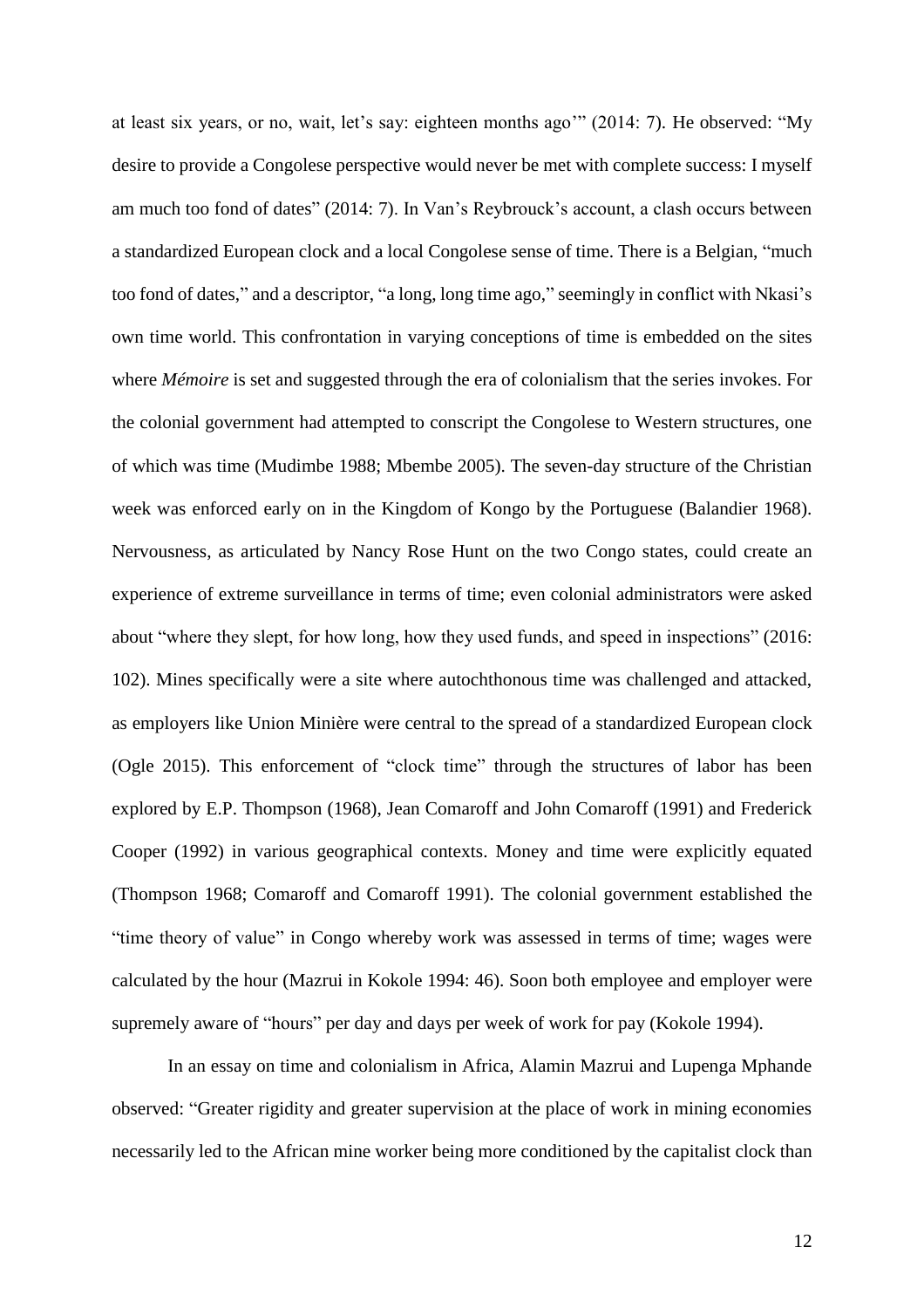his compatriot in the agricultural sector" (1994: 98). There was a stringent European time schedule enforced onto the workers by Union Miniére (Fetter 1976). The archival photographs employed by Baloji in *Untitled 18* and *Untitled 29* were originally situated in a document entitled "Travail rédigé en 1929" that explores the activity of a Union Minière worker in 1929. The chapter that chronicles their typical day is structured through constant temporal signifiers. This obsession with time at Union Minière has been previously discussed by Hunt as the company attempted to control the time of workers' wives in order to alter African birth spacing customs, which were viewed by mine owners and officials as a kind of birth control (1988). Breastfeeding and weaning were scheduled in order to reduce birth intervals. Feeding older children above the age of one was also a company affair scheduled two to three times a day. As expressed by Bruce Fetter, the Union Minière "management decided to 'breed' its own labor force" (1986: 466). The text in "Travail rédigé en 1929" exposes a similarly stringent structure. The workers comply to a standardized European clock: "Il est deux heures," "cinq heures," "six heures," and "six heures et demie." A siren sounds every day at six thirty. If the workers are slow to wake, the guards clamor. There is a second siren to signal that work is about to start and a third at seven o'clock. Immediately after the siren, the attendance is taken. The sounds of the gong signify the start of class for children and the availability of water. In the afternoon, a siren occasions the stopping of work for lunch in the cafeteria. The gongs, sirens and calls of the guards that splinter the air of Lubumbashi convey a time world in a state of shift, of shattering sounds that conscript the spins of the earth. They are the aural components of colonialism's violence that effected, according to Frantz Fanon, a cultural obliteration, charting a transformation in space and time (1965).

However, the figures transplanted from the archival photographs attest to something else. At the very least they testify to a continued existence or occupancy of the land. Grounded in the space that constructs *Mémoire*, the worker's shoes in *Untitled 9* (fig. 7) stand aligned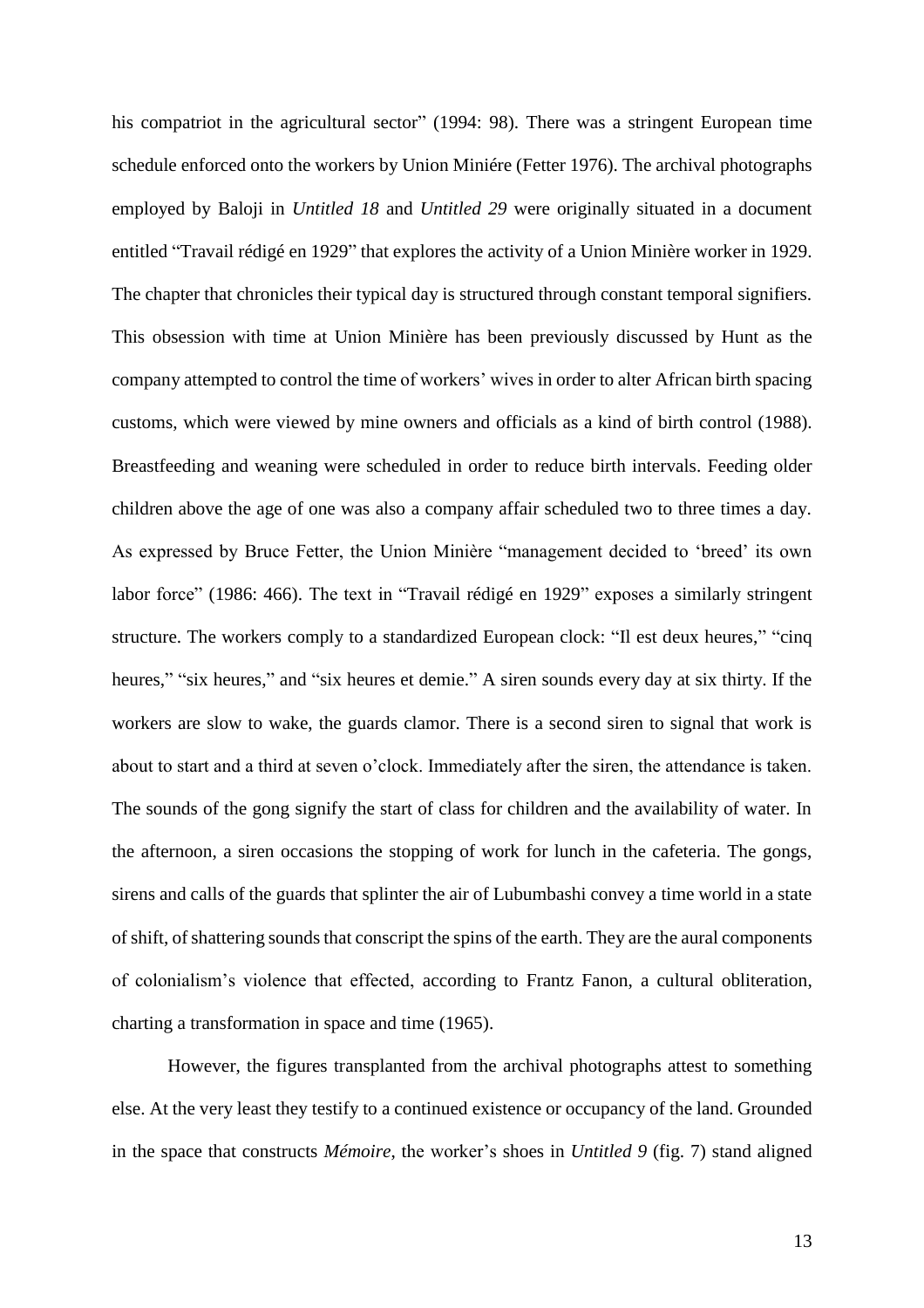with the surface of the earth. In *Untitled 11* (fig. 8), the group's soles are exposed to the warmth of the ground and the coarse textures of jagged stones. Meanwhile, the sun casts the archival figures' shadows across the sites where they were once employed, echoing the surrounding physical structures. They appear as tangibly and physically present as the wire, steel, and concrete that surrounds them. More than just being *there*, the archival figures appear in Baloji's series as active occupiers of the landscape, tending to the site and still working the land. Men dig, equipped with shovels; their waists submerged in the earth (fig. 9). Discussing the series, Baloji stated: "For Congolese people, *the dead are not dead at all*. They are still with us" (Baloji). There exists an uncanny encounter set up in the series between the archival workers and the contemporary occupants of the space. Mazrui and Mphande characterized the way in which the dead continued to exist and affect the living as evidence of a certain kind of temporality (1994). They contended that prior to the imposition of the capitalist clock, there was more of an orientation toward concrete activities and events already experienced (1994). Like the ancillary figures in the contemporary landscape, "their past was inextricably connected with their present" so to speak (Mazrui and Mphande 1994: 98). In *Mémoire*, the archival workers are extracted, cropped and severed from one time, that of colonial and analogue black and white technologies, and enter another, color and contemporary culture. Soil the color of sand clashes with the ground of a compound in the early 1900s captured in shades of grey; cloths from same era catch the sun of the contemporary landscape (fig. 4). The time across the sites seems oriented towards the early 1900s, which appears in the series as entangled with the contemporary. This orientation stands in opposition to the temporality that capitalism enforced, as in, according to Mazrui and Mphande, the spread of a time world whereby "man is always moving 'forward' toward the future" (1994: 99). The capitalist clock entered spaces where a smaller degree of emphasis had existed on what was to come or on endless tomorrows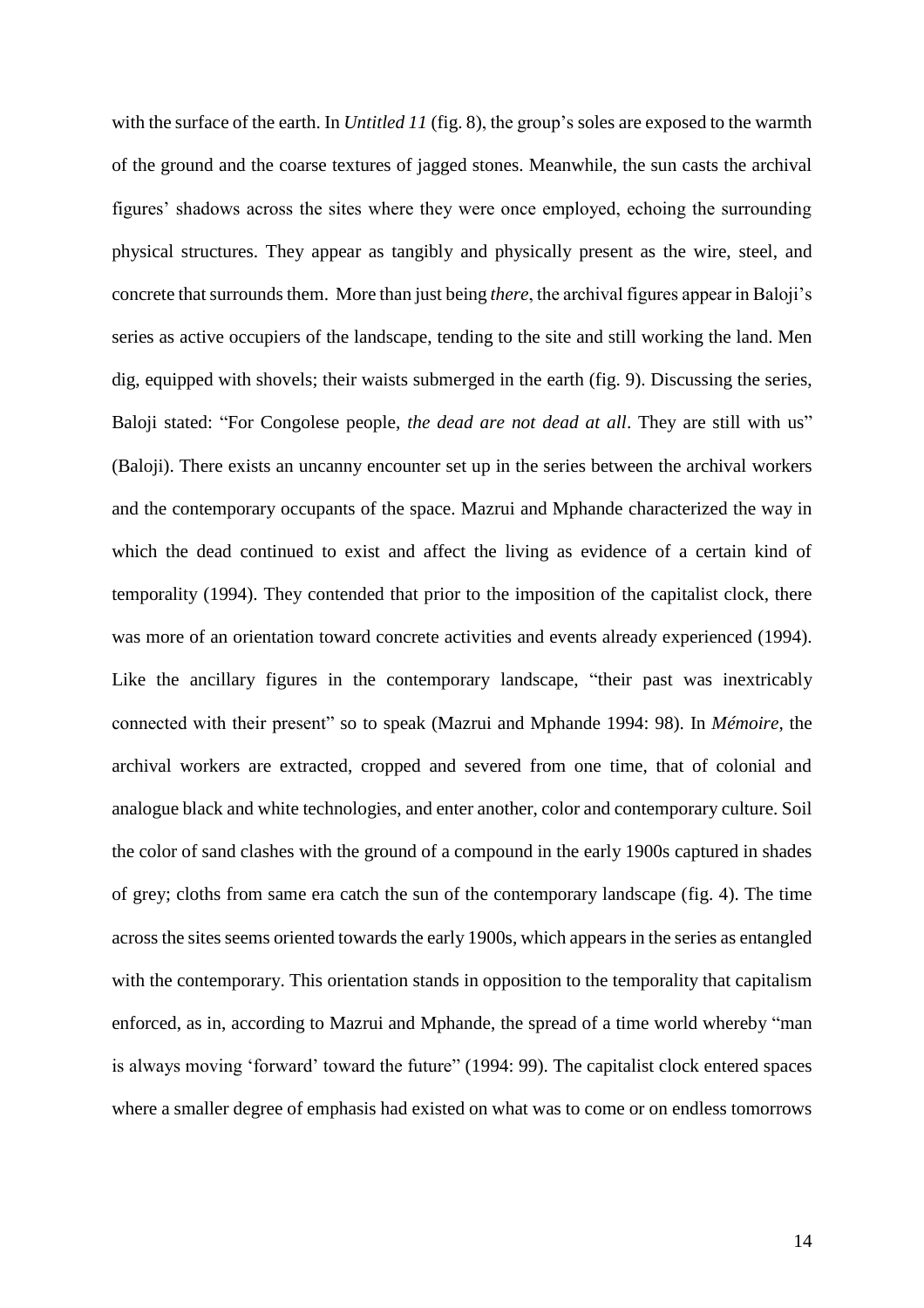(Mbiti 1990). Thus, the archival figures in the landscape could be seen as a continuation of an alternative time world to that of the capitalism.<sup>15</sup>

#### **Holding on**

Muscles are tensed in *Untitled 10*. Brows are wrinkled, and jaws are clenched. Nostrils expand while lips are pressed together. Taut skin stretches over the men's chests. In *Untitled 3*, the men's buttocks are clenched. Indentations appear on either cheek. In *Untitled 9*, the worker stands erect for the camera. In each of the photographs, the men's arms are stiffly suspended alongside their sides. Far from expressions of ease or comfort, these are shots enacted through orders. "The native's muscles are always tensed," Frantz Fanon observed (1965: 53). He continued: "You can't say that he is terrorized or even apprehensive. He is in fact ready at a moment's notice to exchange the role of the quarry for that of the hunter" (1965: 53). Drawing from Fanon, Darieck Scott explored the trope of "muscular tension" to articulate the experience of the colonized (2010). Muscular tension, according to Scott, offers a space from which to think about other forms of possibility as in "the potential of transformation in however limited, constrained, or attenuated a configuration" (2010: 58) It is about an effective capability, an opposition expressed through what Scott called "a refusal to give defeat any final acceptance, a refusal to acquiesce to it" (2010: 63). Such contractions suggest a "reservoir of resistance" to the colonizer's acts of subjugation (2010: 65). The workers in Katanga were not simply a blank page upon which successive phases of industrial expansion and social engineering could impose themselves (Higginson 1989).

In the document "Travail rédigé en 1929," where the archival photographs from *Untitled 18* and *Untitled 29* were originally situated, there is a chapter entitled "stabilisation" that chronicles the company's attempt of stabilization in the 1920s. The text contains several accounts of various workers who visited their villages and chose to return to Union Minière.

15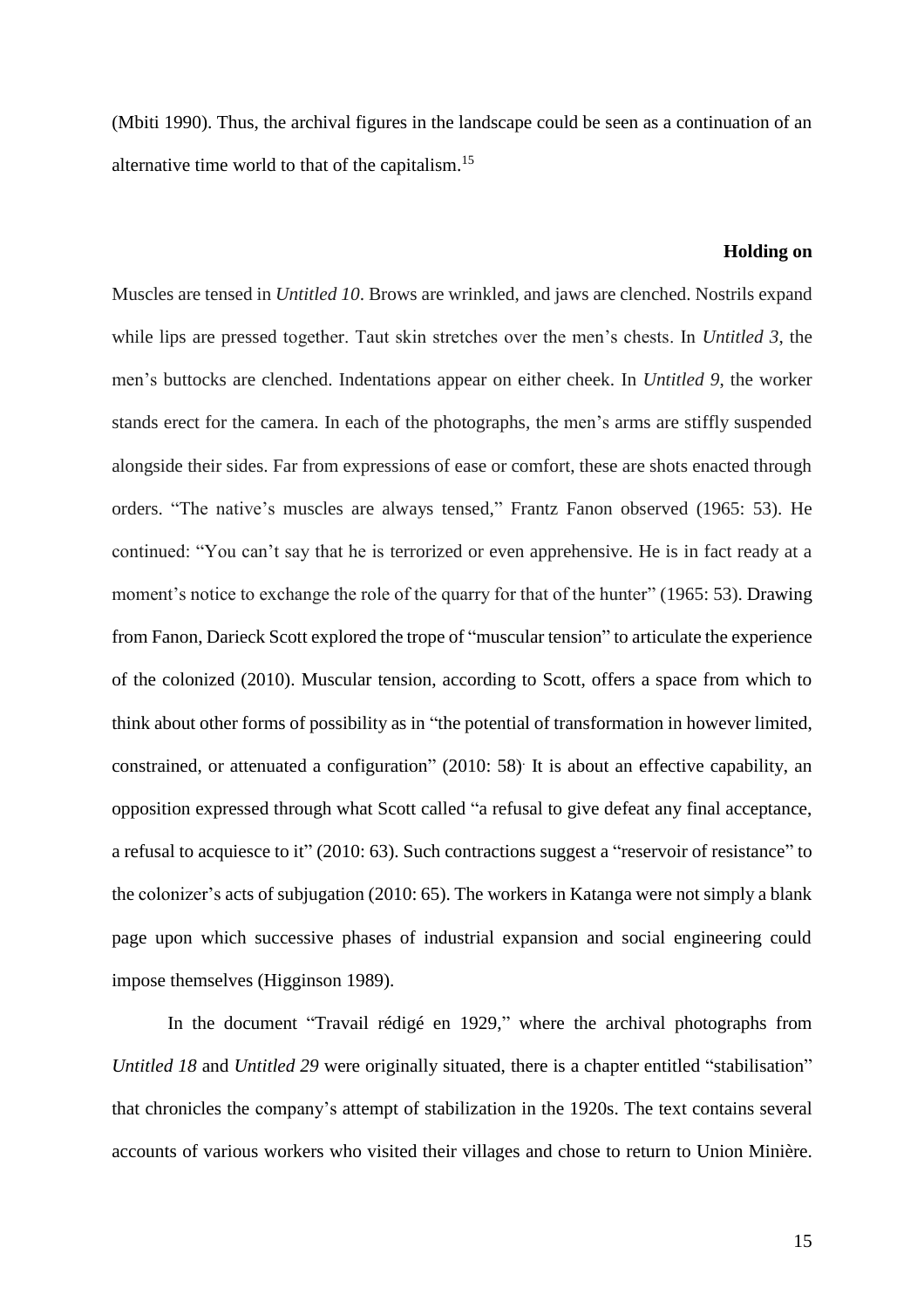There are even some who enlisted others from their village for work. They are accordingly stabilized – "Il est stabilisé." The chapter champions examples of stabilization that set workers up as family men with wives and children. The subtext is a kind of exemplary colonization that occurs as the workers actively choose Union Minière, "l'equipe sanitaire" and "le lit" over the contexts from which they originate. There is an ease conveyed in the writings of the stabilizations that apparently transpired effortlessly. However, the archival photographs employed by Baloji suggest something else. Men are seen in various states of tension – with clenched jaws and taut skin. As workers, they were the primary line of defense for their own cultural practices as they came into contact with the aggressions of sirens, gongs, and the calls of guards.<sup>16</sup> Indeed, we could speculate, that in the men's wrinkled skin, stiffened arms, and contracted thighs, there exist other temporalities onto which they grasp.

Let us return a final time to the scholarship on *Mémoire*. The series is often understood through conceptions of absence. Scholars close it off as a space that only generates states of lack. Baloji's series is consigned to a predictable, straightforward analysis, the staging as a shallow spectacle of the vestiges of colonialism and tyrants in the postcolonial wake who chart a straightforward trajectory from King Leopold and colonial greed to the ongoing effects of exploitative global capitalism (Hunt 2016). Obsessed with surfaces, appearances, sensational events, and simplistic categorizations, these accounts of *Mémoire* confirm conceptions of a depleted colony and a deathly "postcolony." The scholarship employs metaphors of mourning through lamenting the deadly empty space conveyed in *Mémoire* as if it was a graveyard only inhabited by the ghosts of the past (De Boeck and Plissart 2004). However, across the series, there is an excess of time and geographical space through montaged images that complicate such reductions. Baloji's works offer more than their surface appearances might suggest. There is always something else, something more going on in these so-called "dystopic" spaces, as the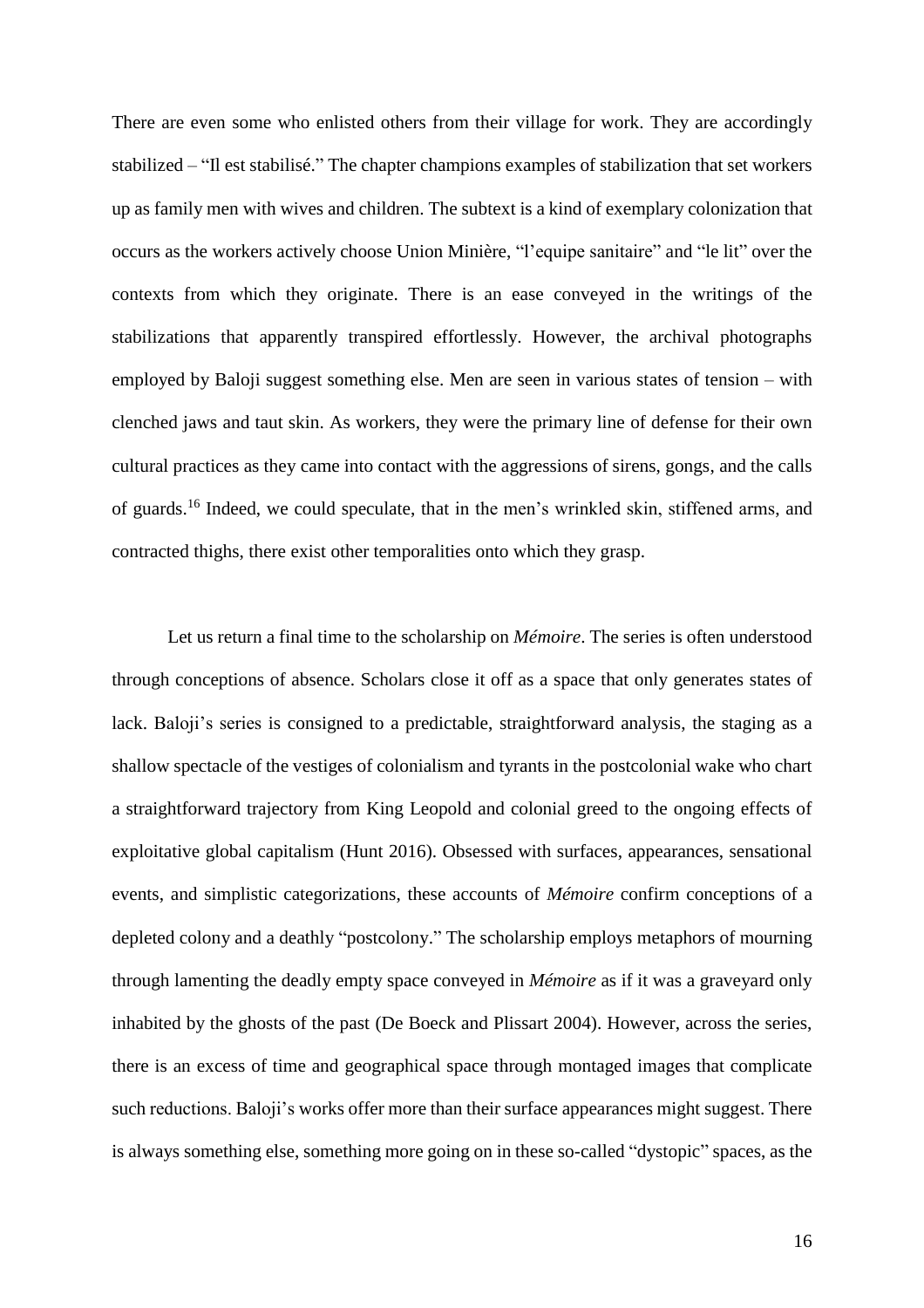complexity of the archival layers in the photographs attest. Life takes shape in varying configurations, through stilled figures and supposedly empty backgrounds, all too easily dismissed and overlooked. The series calls for a closer engagement with maligned spaces in order to convey the complexity of historical, quotidian, and entangled experiences and the contradictions invoked by abandoned yet also patently occupied sites. For the rubric of time turns our attention to the lived-in quality of these landscapes, as it was then and it is now.

## *References*

Balandier, Georges. 1968. *Daily Life in the Kingdom of the Kongo: From the Sixteenth to the Eighteenth Century*, trans. by Helen Weaver. London: George Allen & Unwin Ltd.

Baloji, Sammy. 2015. "Sammy Baloji: The Past in Front of Us." Vimeo. https://vimeo.com/132212385 (accessed 6 March 2018).

Baucom, Ian. 2005. *Specters of the Atlantic: Finance Capital, Slavery, and the Philosophy of History*. Durham and London: Duke University Press.

Braeckman, Colette. 2009. *Vers la deuxième ind*é*pendance du Congo*. Brussels: Le Cri Edition.

Campt, Tina. 2017. *Listening to Images*. Durham: Duke University Press.

Cole, Ernest. 1967. *House of Bondage*. New York: Random House.

Comaroff and Comaroff, Jean and John. 1991. *Of Revelation and Revolution: Christianity, Colonialism and Consciousness in South Africa*. Chicago and London: The University of Chicago Press.

Cooper, Frederick. 1992. "Colonising Time: Work Rhythms and Labour Conflict in Colonial Mombasa." *Colonialism and Culture*, ed. Nicholas B. Dirks, pp. 209-245. Ann Arbour: University of Michigan.

De Boeck, Filip and Marie-Françoise Plissart. 2004. *Kinshasa: Tales of the Invisible City*. Leuven: Leuven University Press.

De Boeck, Filip and Sammy Baloji. 2016. *Suturing the City: Living Together in Congo's Urban Worlds*. London: Autograph ABP.

Demos, T.J. 2013. *Return to the Postcolony: Specters of Colonialism in Contemporary Art*. Berlin: Sternberg Press.

Fabian, Johannes. 1971. *Jamaa*. Evanston: Northwestern University Press.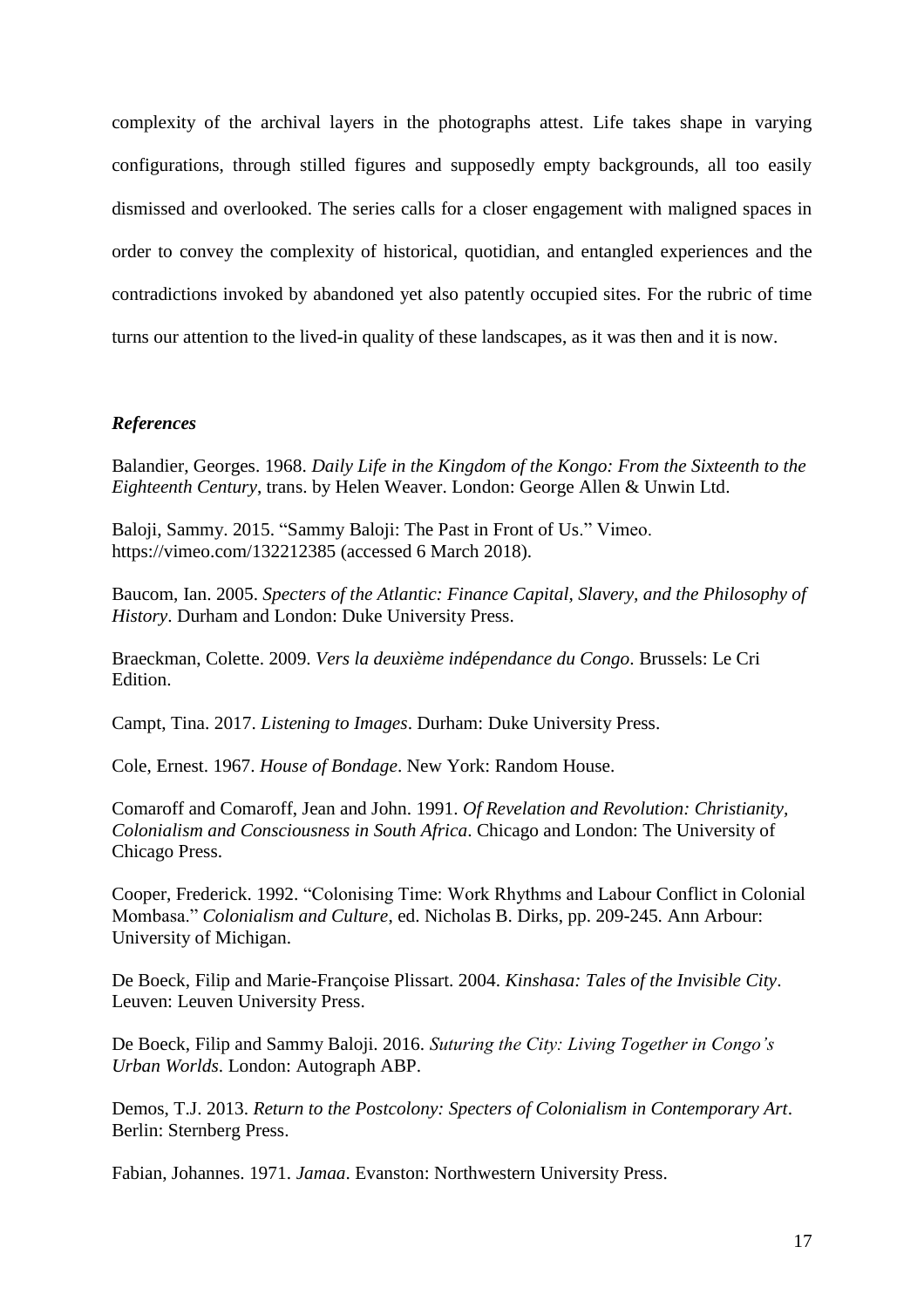Fabian, Johannes. 1983. *Time and the Other: How Anthropology Makes its Object*. New York: Columbia University Press.

Fabian, Johannes. 1998. *Moments of Freedom: Anthropology and Popular Culture*. Charlottesville and London: University Press of Virginia.

Fanon, Frantz. 1965. *The Wretched of the Earth*, trans. Constance Farrington. New York: Grove Weidenfeld.

Fetter, Bruce. 1976. *The Creation of Elisabethville 1910-1940*. Stanford, California: Hoover Institution Press.

Fetter, Bruce. 1986. "Relocating Central Africa's Biological Reproduction, 1923-1963." *The International Journal of African Historical Studies* 19 (3): 463-475

Garb, Tamar. 2011. *Figures and Fictions: Contemporary South African Photography*. London: Victoria and Albert Museum.

Garb, Tamar. 2014. *Distance and Desire: Encounters with the African Archive*. Göttingen, Germany: Steidl.

Gilroy, Paul. 1993. *Small Acts: Thoughts of the Politics of Black Cultures*. London: Serpent's Tail.

Gondola, Ch. Didier. 2016. *Tropical Cowboys: Westerns, Violence, and Masculinity in Kinshasa*. Indianapolis: Indiana University Press.

Green, David. 1984. "Veins of Resemblance: Photography and Eugenics". *Oxford Art Journal* 7 (2): 3-16.

Higginson, John. 1989. *A Working Class in the Making: Belgian Colonial Labour Policy, Private Enterprise, and the African Mineworker, 1907-1951*. Madison: The University of Wisconsin Press.

Hunt, Nancy Rose. 1988. '"Le Bebe en Brousse': European Women, African Birth Spacing and Colonial Intervention in Breast Feeding in the Belgian Congo." *The International Journal of African Historical Studies* 21 (3): 401-432.

Hunt, Nancy Rose. 2016. *A Nervous State: Violence, Remedies, and Reverie in Colonial Congo*. Durham and London: Duke University Press.

Jewsiewicki, Bogumil. 2010. *The Beautiful Time: Photography by Sammy Baloji*. New York: Museum for African Art.

Jewsiewicki, Bogumil. 2014. "Denial and Challenge of Modernity: Suffering, Recognition, and Dignity in Photographs by Sammy Baloji." *Suffering, Art and Aesthetics*, ed. M. Nijhawan and R. Hadj-Moussa, pp. 51-74. New York: Palgrave Macmillan.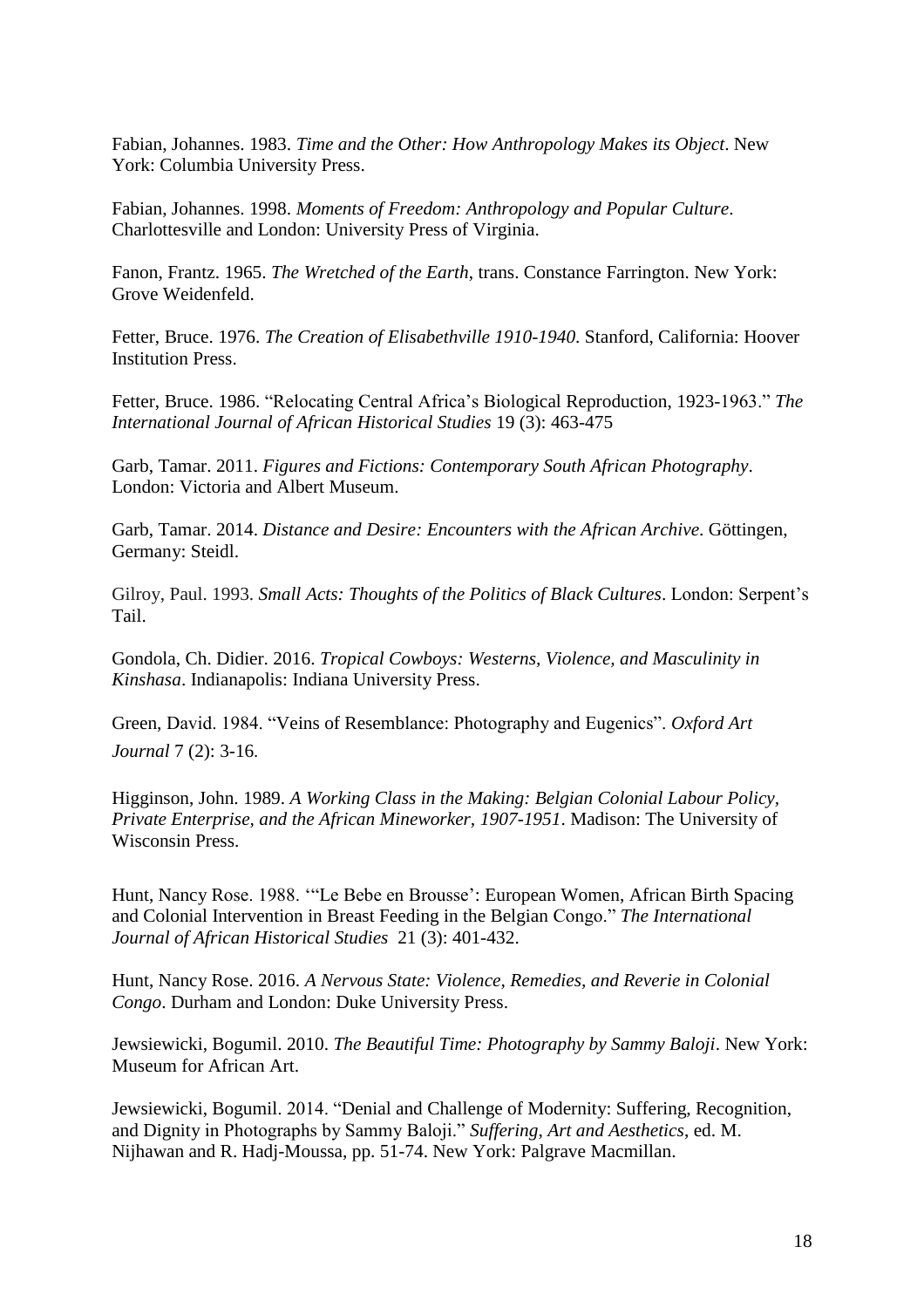Kokole, Omari H. 1994. "Time, Language and the Oral Tradition: An African Perspective". *Time in the Black Experience*, ed. Joseph K. Adjaye, pp. 35-54. London and Westport, Connecticut: Greenwood Press.

Lutz, Catherine and Jane Collins. 1991. "The Photograph as an Intersection of Gazes: The Example of *National Geographic*." *Visual Anthropology Review* 7 (1): 134-149.

Lyons, Danny. 1971. *Conversations with the Dead*. New York: Holt, Rinehart and Winston.

Marchal, Jules. 2003. *Forced labor in the gold and copper mines: a history of Congo under Belgian rule, 1910-1945*, trans. Ayi Kwei Armah. Popenguine, Senegal: Per Ankh.

Mazrui, Alamin and Lupenga Mphande. 1994. "Time and Labor in Colonial Africa: The Case of Kenya and Malawi". *Time in the Black Experience*, ed. Joseph K. Adjaye, pp. 97-119. Westport, Connecticut and London: Greenwood Press.

Mbembe, Achille. 2001. *On the Postcolony*. Berkeley and Los Angeles, CA and London: University of California Press.

Mbembe, Achille. 2005. "Variations on the Beautiful in the Congolese World of Sounds." *Politique Africaine* 100 (4): 69-91.

Mbembe, Achille. 2006. "Necropolitics." *The Unhomely: Phantom Scenes in Global Society*, trans. Libby Meintjes, ed. Okwui Enwezor, pp. 32-51. Seville: BIACS.

Mbiti, John. 1990. *African Religions and Philosophy*. Oxford: Heinemann.

Mudimbe, V.Y. 1988. *The Invention of Africa: Gnosis, Philosophy, and the Order of Knowledge*. Bloomington and Indianapolis: Indiana University Press.

Nzongola-Ntalaja, Georges. 2002. *The Congo From Leopold to Kabila: A People's History* London and New York: Zed Books.

Ogle, Vanessa. 2015. *The Global Transformation of Time: 1870-1950*. Cambridge, MA: Harvard University Press.

Perrings, Charles. 1979. *Black Mineworkers in Central Africa: Industrial Strategies and the Evolution of an African Proletariat in the Copperbelt, 1911-41*. New York: Africana Publishing.

Poole, Deborah. 2005. "An Excess of Description: Ethnography, Race, and Visual Technologies." *Annual Review of Anthropology* 34: 159-179.

Reid, Donald. 1985. "Industrial Paternalism: Discourse and Practice in Nineteenth-Century French Mining and Metallurgy." *Comparative Studies in Society and History* 27 (4): 579- 607.

Robinson, Jennifer. 2010. "Living in Dystopia: Past, Present, and Future in Contemporary African Cities." *Noir Urbanisms: Dystopic Images of the Modern City*, ed. Gyan Prakash, pp. 218-240. Princeton, NJ: Princeton University Press.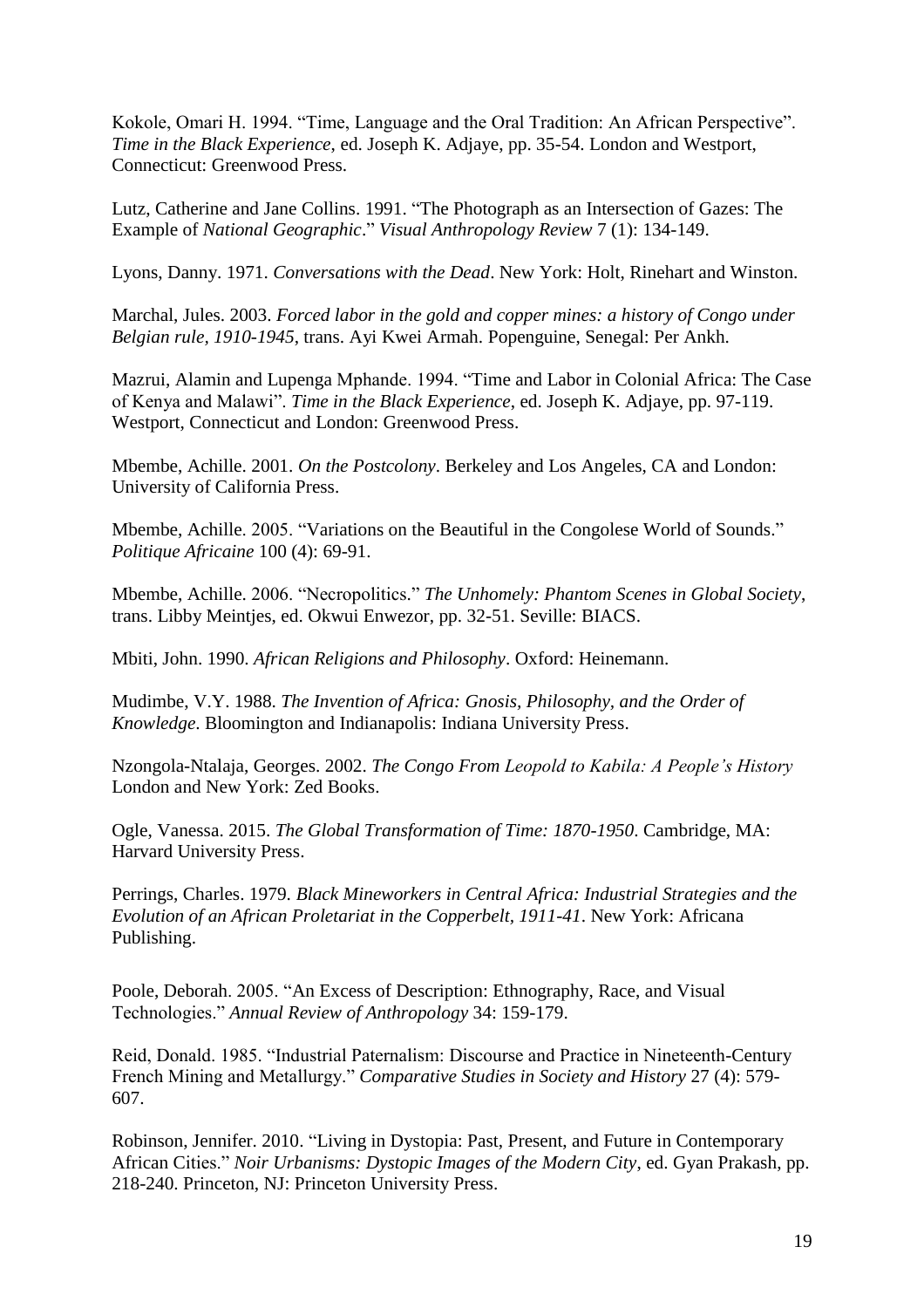Stoler, Ann Laura. 2013. "'The Rot Remains': From Ruins to Ruination." *Imperial Debris: On Ruins and Ruination*, ed. Ann Laura Stoler, pp. 1-35. Durham: Duke University Press.

Thompson, E.P. 1968. *The Making of the English Working Class*. Harmondsworth: Penguin.

Tate Modern. "Contested Terrains: Sammy Baloji." http://www.tate.org.uk/whats-on/tatemodern/display/level-2-gallery-contested-terrains/contested-terrains-sammy-baloji (accessed 6 March 2018).

Van Reybrouck, David. 2014. *Congo: The Epic History of a People*, trans. Sam Garrett. London: Fourth Estate.

Vellut, Jean-Luc. 1982. "Hégémonies en construction: Articulations entre Etat et Entreprises dans le bloc colonial Belge (1908-1960)." *Revue canadienne des études africaines/Canadian Journal of African Studies* 16(2): 313-330.

Vellut, Jean-Luc. 1983a. "Le Katanga industriel en 1944: Malaises et anxiétés dans la société colonial." *Le Congo belge durant la Seconde Guerre Mondiale*, pp. 495-523. Brussels: Académie Royale des Sciences d'Outre-Met.

Vellut, Jean-Luc. 1983b. "Mining in the Belgian Congo." *History of Central Africa*, eds. David Birmingham and Phyllis M. Martin, pp. 126-162. Longman: London and New York.

 $\overline{a}$ 

<sup>&</sup>lt;sup>1</sup> Union Minière was also backed by the British company Tanganyika Concessions (Fetter 1976).

<sup>&</sup>lt;sup>2</sup> The British journalist E.D. Morel led a campaign that started in the 1890s against slavery in Congo Free State after observing a discrepancy in trade statistics while working as a clerk in Liverpool for Elder Dempster, a shipping firm who had the contract for carrying all cargo to and from Congo. After several years of campaigning, Morel succeeded in putting the "Congo Question" on the British agenda. The House of Commons passed a resolution urging that Congo "natives should be governed with humanity". The British consul in Congo, Roger Casement, was subsequently sent up country for an investigation. His 1904 report confirmed Morel's accusations and had a considerable impact on public opinion. By offering attractive investments through the consortiums, for example, Union Minière, Leopold had hoped to gain the support of financiers and, through them, to gain sympathy from their governments (Fetter 1976).

<sup>&</sup>lt;sup>3</sup> However, the colonial state was never able to take advantage of its position inside the governing bodies of big companies nor was it able to participate effectively in the planning of development strategies that would affect the future of the colony (Vellut 1982).

<sup>&</sup>lt;sup>4</sup> In 2003 Gécamines, at the insistence of the IMF and the World Bank, had fired eleven thousand superfluous workers (Braeckman 2009).

<sup>5</sup> Forrest's investments in the Lubumbashi cultural scene have since only intensified. The center has made major efforts to position Lubumbashi within a more global arts context through the Pincha Biennial, which has been curated by well-known figures such as Simon Njami in 2010 and Elvira Dyangani Ose in 2013.

<sup>6</sup> The archive of Union Miniére consists of various trimestral and annual reports of the company's activity, many of which were sent to Brussels. The photographs were produced to advocate the efficient workings of the company. They often appear in their own section after the text. For example, a group of workers standing for vaccinations are seen alongside shots of the school and other architecture on the compounds.

<sup>7</sup> At Baloji's suggestion and with the Malta Forrest Foundation's financial support, Maheux had them digitized.

<sup>&</sup>lt;sup>8</sup> Medical inspection was essential in the recruitment process. Union Minière required examinations both on enlistment and on arrival at the place of work. Only robust and healthy individuals were admitted to the compounds. (Vellut 1983b)

<sup>9</sup> These accounts are largely preoccupied with the implementation of a Marxist analysis (Higginson 1989; Perrings 1979).